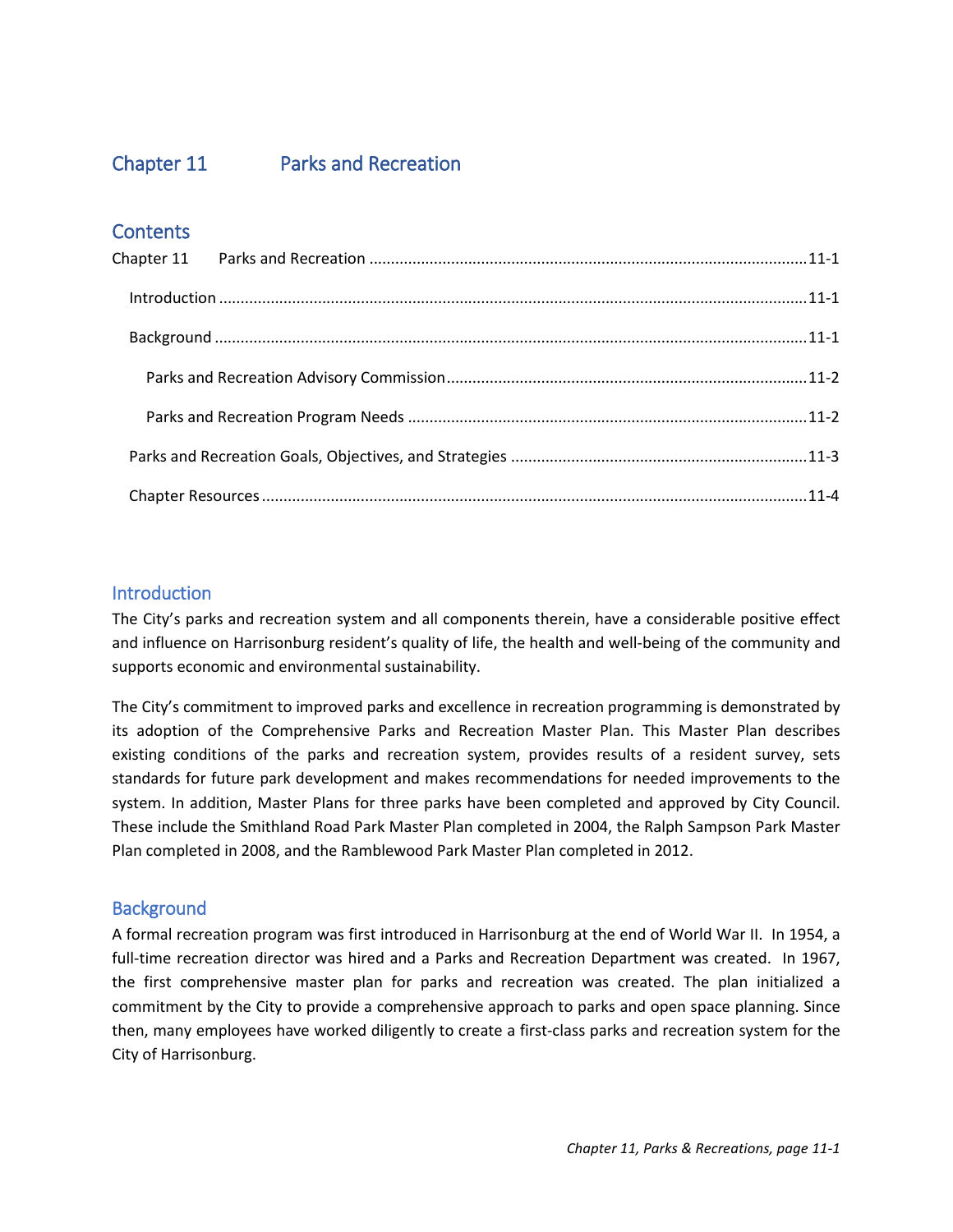## <span id="page-1-0"></span>Chapter 11 Parks and Recreation

### **Contents**

#### <span id="page-1-1"></span>**Introduction**

The City's parks and recreation system and all components therein, have a considerable positive effect and influence on Harrisonburg resident's quality of life, the health and well-being of the community and supports economic and environmental sustainability.

The City's commitment to improved parks and excellence in recreation programming is demonstrated by its adoption of the Comprehensive Parks and Recreation Master Plan. This Master Plan describes existing conditions of the parks and recreation system, provides results of a resident survey, sets standards for future park development and makes recommendations for needed improvements to the system. In addition, Master Plans for three parks have been completed and approved by City Council. These include the Smithland Road Park Master Plan completed in 2004, the Ralph Sampson Park Master Plan completed in 2008, and the Ramblewood Park Master Plan completed in 2012.

#### <span id="page-1-2"></span>**Background**

A formal recreation program was first introduced in Harrisonburg at the end of World War II. In 1954, a full-time recreation director was hired and a Parks and Recreation Department was created. In 1967, the first comprehensive master plan for parks and recreation was created. The plan initialized a commitment by the City to provide a comprehensive approach to parks and open space planning. Since then, many employees have worked diligently to create a first-class parks and recreation system for the City of Harrisonburg.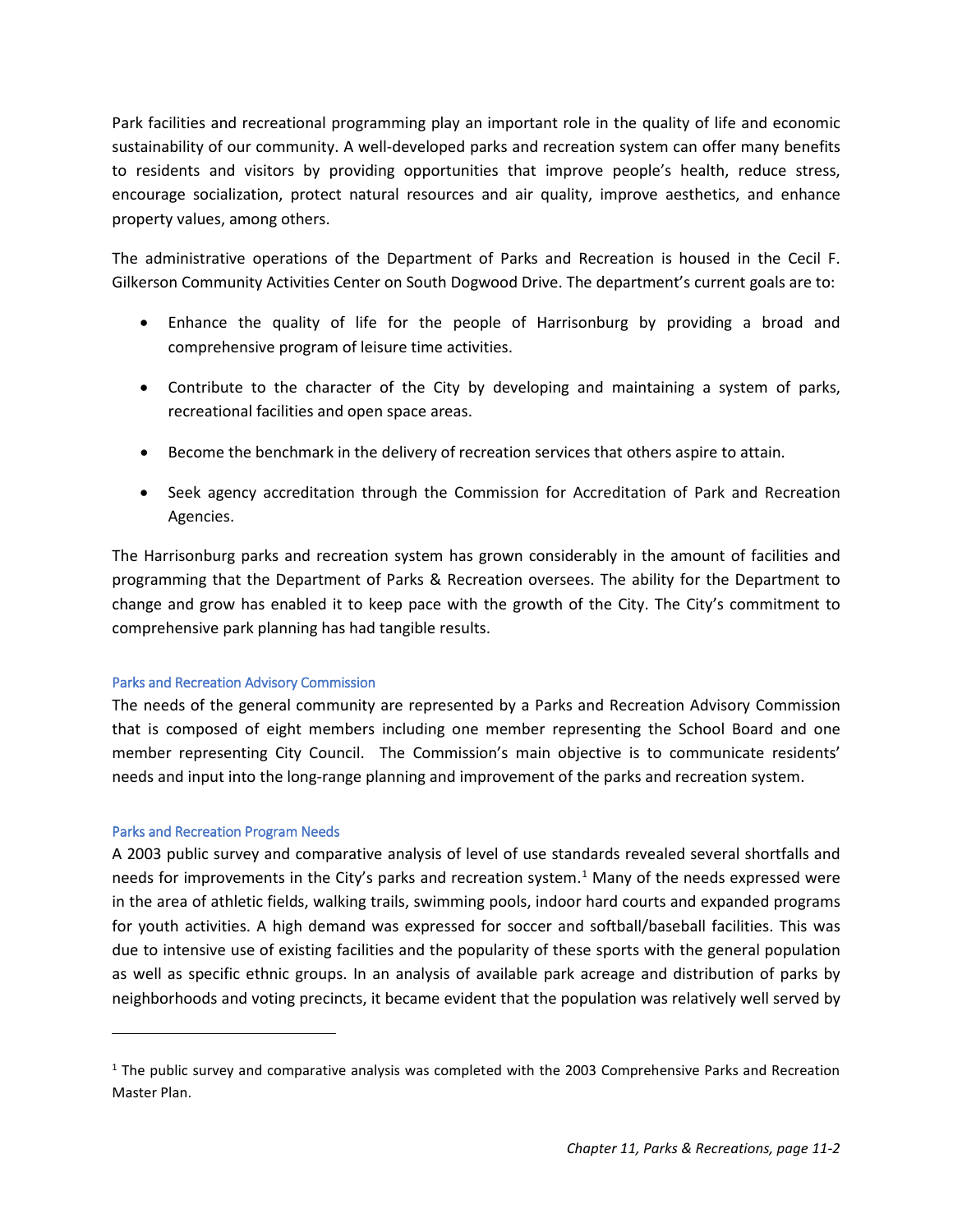Park facilities and recreational programming play an important role in the quality of life and economic sustainability of our community. A well-developed parks and recreation system can offer many benefits to residents and visitors by providing opportunities that improve people's health, reduce stress, encourage socialization, protect natural resources and air quality, improve aesthetics, and enhance property values, among others.

The administrative operations of the Department of Parks and Recreation is housed in the Cecil F. Gilkerson Community Activities Center on South Dogwood Drive. The department's current goals are to:

- Enhance the quality of life for the people of Harrisonburg by providing a broad and comprehensive program of leisure time activities.
- Contribute to the character of the City by developing and maintaining a system of parks, recreational facilities and open space areas.
- Become the benchmark in the delivery of recreation services that others aspire to attain.
- Seek agency accreditation through the Commission for Accreditation of Park and Recreation Agencies.

The Harrisonburg parks and recreation system has grown considerably in the amount of facilities and programming that the Department of Parks & Recreation oversees. The ability for the Department to change and grow has enabled it to keep pace with the growth of the City. The City's commitment to comprehensive park planning has had tangible results.

#### <span id="page-2-0"></span>Parks and Recreation Advisory Commission

The needs of the general community are represented by a Parks and Recreation Advisory Commission that is composed of eight members including one member representing the School Board and one member representing City Council. The Commission's main objective is to communicate residents' needs and input into the long-range planning and improvement of the parks and recreation system.

#### <span id="page-2-1"></span>Parks and Recreation Program Needs

l

A 2003 public survey and comparative analysis of level of use standards revealed several shortfalls and needs for improvements in the City's parks and recreation system.<sup>[1](#page-2-2)</sup> Many of the needs expressed were in the area of athletic fields, walking trails, swimming pools, indoor hard courts and expanded programs for youth activities. A high demand was expressed for soccer and softball/baseball facilities. This was due to intensive use of existing facilities and the popularity of these sports with the general population as well as specific ethnic groups. In an analysis of available park acreage and distribution of parks by neighborhoods and voting precincts, it became evident that the population was relatively well served by

<span id="page-2-2"></span><sup>&</sup>lt;sup>1</sup> The public survey and comparative analysis was completed with the 2003 Comprehensive Parks and Recreation Master Plan.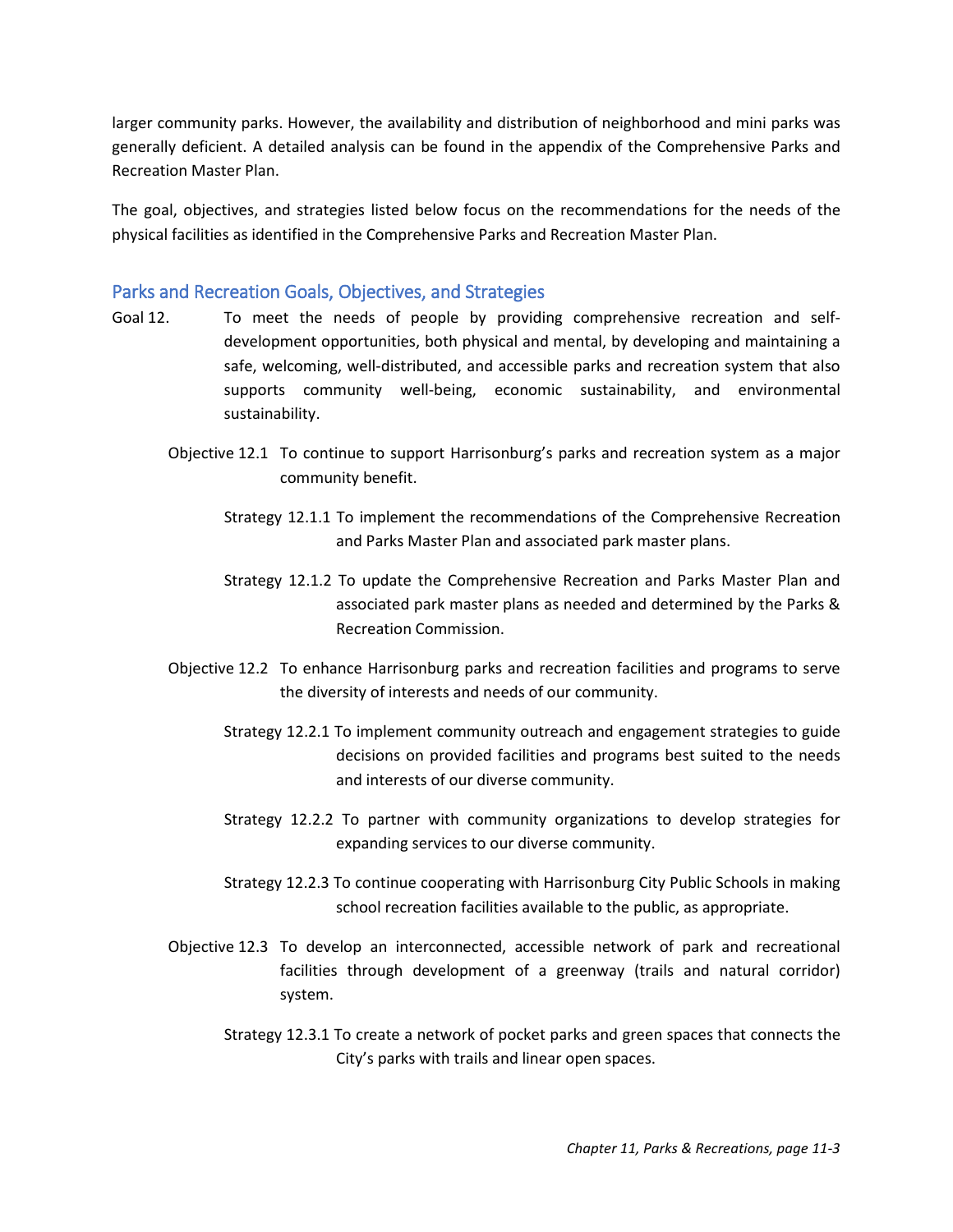larger community parks. However, the availability and distribution of neighborhood and mini parks was generally deficient. A detailed analysis can be found in the appendix of the Comprehensive Parks and Recreation Master Plan.

The goal, objectives, and strategies listed below focus on the recommendations for the needs of the physical facilities as identified in the Comprehensive Parks and Recreation Master Plan.

#### <span id="page-3-0"></span>Parks and Recreation Goals, Objectives, and Strategies

- Goal 12. To meet the needs of people by providing comprehensive recreation and selfdevelopment opportunities, both physical and mental, by developing and maintaining a safe, welcoming, well-distributed, and accessible parks and recreation system that also supports community well-being, economic sustainability, and environmental sustainability.
	- Objective 12.1 To continue to support Harrisonburg's parks and recreation system as a major community benefit.
		- Strategy 12.1.1 To implement the recommendations of the Comprehensive Recreation and Parks Master Plan and associated park master plans.
		- Strategy 12.1.2 To update the Comprehensive Recreation and Parks Master Plan and associated park master plans as needed and determined by the Parks & Recreation Commission.
	- Objective 12.2 To enhance Harrisonburg parks and recreation facilities and programs to serve the diversity of interests and needs of our community.
		- Strategy 12.2.1 To implement community outreach and engagement strategies to guide decisions on provided facilities and programs best suited to the needs and interests of our diverse community.
		- Strategy 12.2.2 To partner with community organizations to develop strategies for expanding services to our diverse community.
		- Strategy 12.2.3 To continue cooperating with Harrisonburg City Public Schools in making school recreation facilities available to the public, as appropriate.
	- Objective 12.3 To develop an interconnected, accessible network of park and recreational facilities through development of a greenway (trails and natural corridor) system.
		- Strategy 12.3.1 To create a network of pocket parks and green spaces that connects the City's parks with trails and linear open spaces.